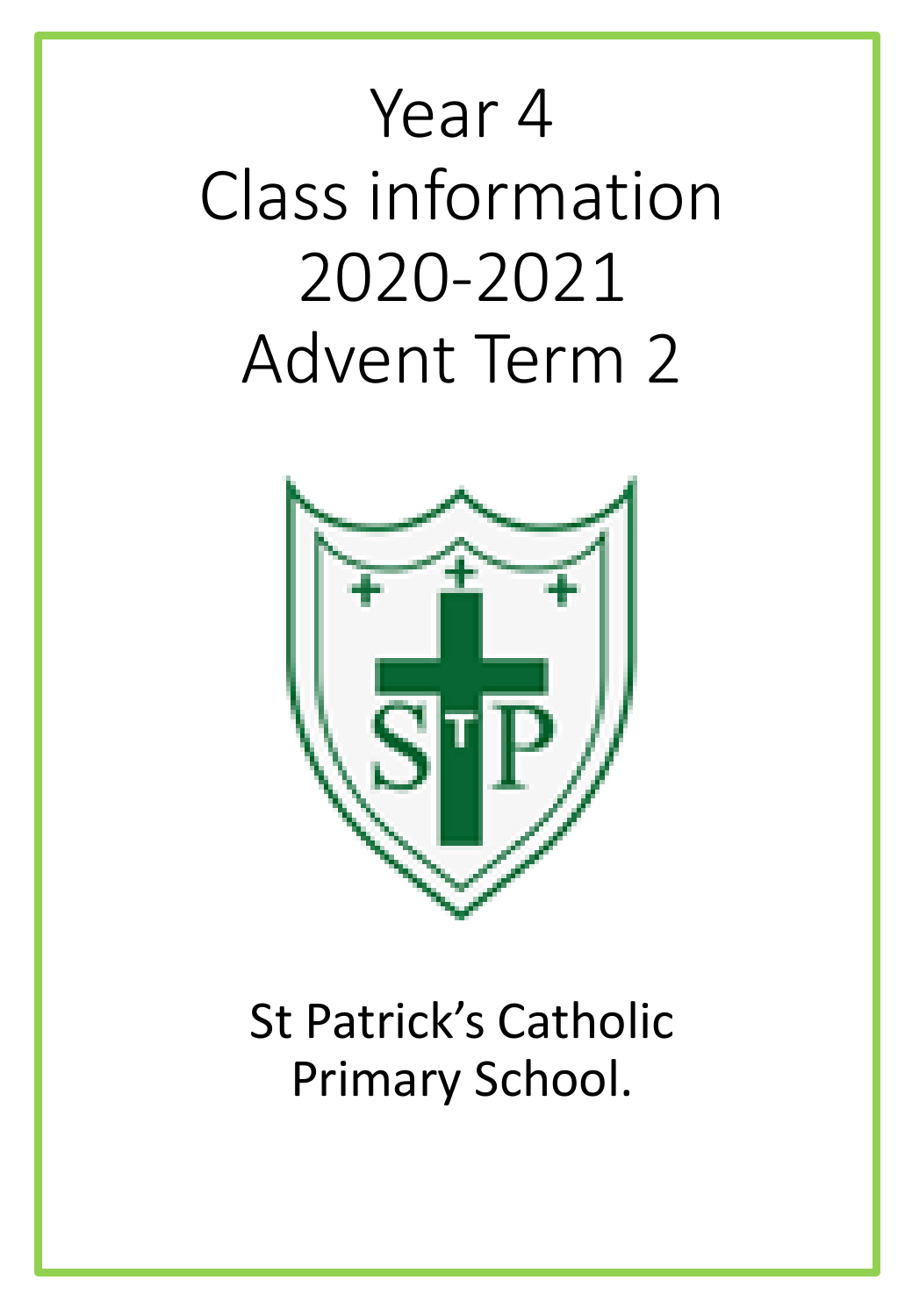# Year 4 Advent Term 2 2020-2021

#### **Microsoft Teams**

Thank you for your continued support using Microsoft teams. Content for those who are unable to attend school will continue to be assigned daily.

#### **Homework**

Homework will be given out in paper form on a Friday and needs to be returned on a Wednesday.

#### **Staff working in Y4**

Mrs Wilson and Miss Hoyland

#### **What to bring to school**

- 2 water bottles
- Healthy snack- no chocolate bars or sweets

#### **PE Day**

Your child should wear their PE kit on a Thursday

#### **What will we be doing this half term**

| English                                  | <b>Maths</b>                                                           | <b>RE</b>       |
|------------------------------------------|------------------------------------------------------------------------|-----------------|
| Secrets of a Sun King by<br>Emma Carroll | <b>Addition &amp; Subtraction</b><br>Measurement-length &<br>perimeter | Called<br>Gifts |
| Science                                  | <b>Topic</b>                                                           | <b>PE</b>       |
| Living Things                            | <b>Ancient Egyptians</b>                                               | Basketball      |

#### **Please find attached the knowledge organisers for Science and Topic**

#### **English**

Our class text for this half term is 'Secrets of a Sun King' by Emma Carroll. We will be writing in a range of different styles including diaries and persuasive writing. As part of each writing genre, we will be focussing on a range of sentence structures and punctuation.

#### **Maths**

This half term we will be focusing on addition and subtrcation to start with. We will then be moving onto measurement- length and perimeter.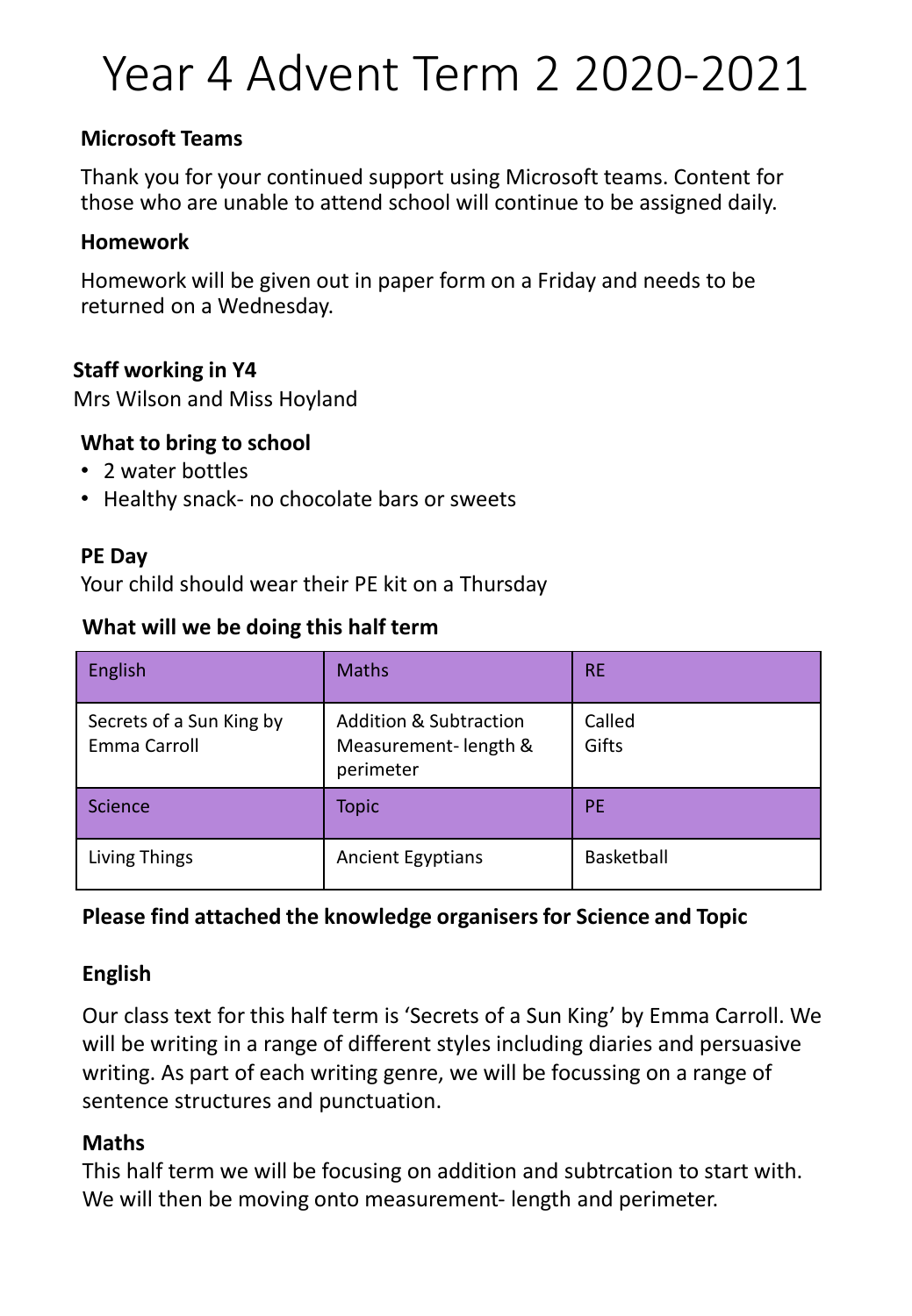# Year 4 Advent Term 2 2021-2022

### **English Vocab**

| <b>Standard</b><br>English | Paragraphs   | Fronted<br>Adverbial | Speech          |
|----------------------------|--------------|----------------------|-----------------|
| Pronouns                   | Conjunctions | <b>Word Families</b> | <b>Prefixes</b> |
| Preposition                | Noun         | Adjective            | Verb            |

### Maths Vocab

| ones      | tens   | hundreds          | thousands  |
|-----------|--------|-------------------|------------|
| Perimeter | Length | <u>cm</u>         | m          |
| ٢m        | mm     | <b>Equivalent</b> | Rectiliner |

### **RE topic word**

| gift    | friendship | loyalty    | Commitment |  |  |  |
|---------|------------|------------|------------|--|--|--|
| rejoice | peace      | God's plan | giver      |  |  |  |

## **Science key words**

| classify | habitat | invertebrate | <b>Keys</b> |
|----------|---------|--------------|-------------|
| mammal   | bird    | vertebrate   | organism    |

## **Topic key words**

| <b>Ancient</b>    | civilisation | <b>Hieroglyph</b> | archaeologist |  |  |  |  |
|-------------------|--------------|-------------------|---------------|--|--|--|--|
| mummificati<br>nn | pharaoh      | sphinx            | Canopic jar   |  |  |  |  |